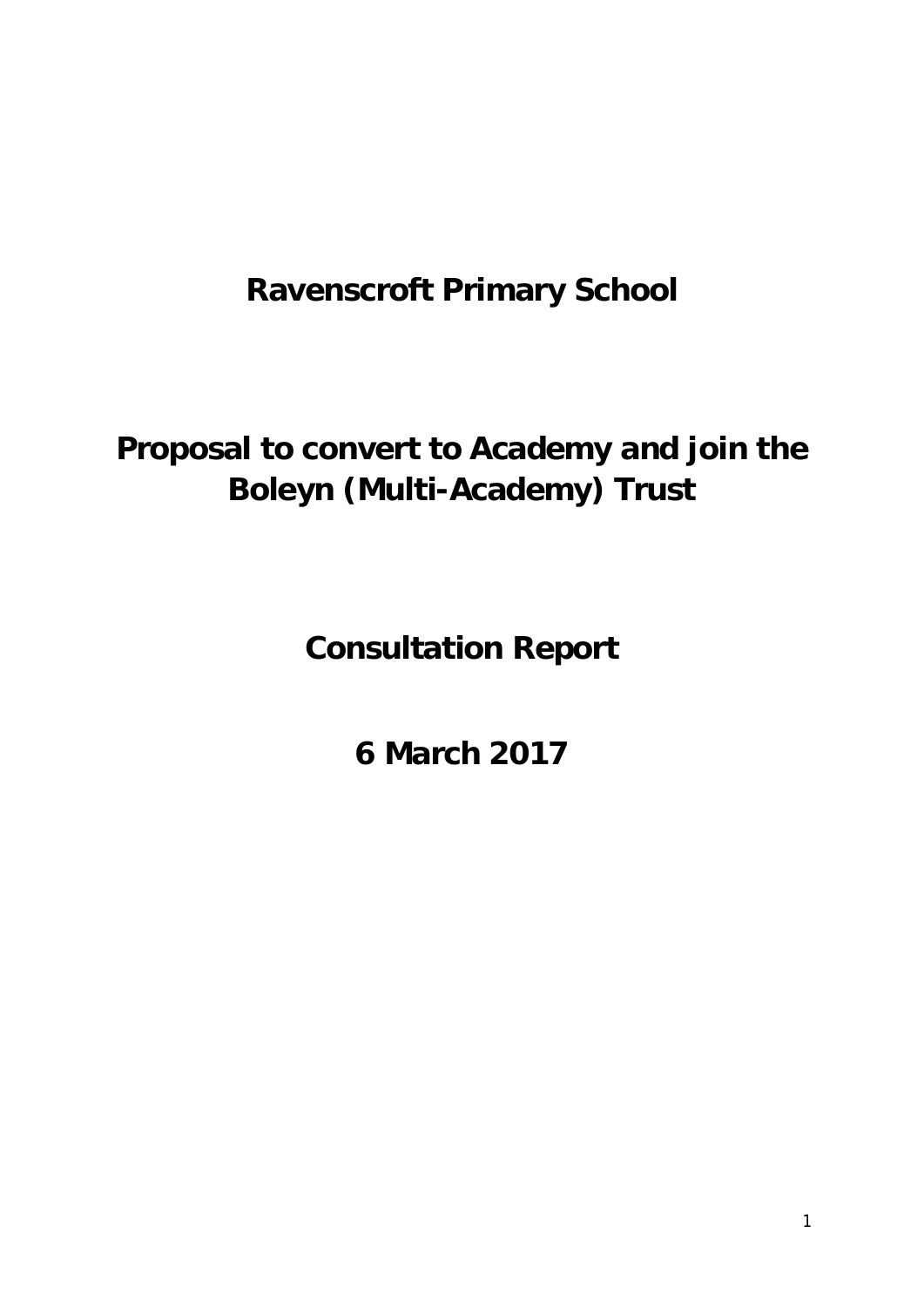# **Introduction**

This report provides full details of the stakeholder consultation carried out by Ravenscroft Primary School from 24 January to 3 March 2017, with regard to proposals to convert to academy status and to join the Boleyn (Multi-Academy) Trust

The governing body of Ravenscroft Primary School sought to provide those affected by the proposal with an opportunity to:

- Become informed about the proposed changes to the schools.
- Discuss their concerns and ask any questions they might have.
- Express their views on the proposed academy and joining the Boleyn (Multi-Academy) Trust.

The governing body wanted to ensure that it had involved and listened to the various stakeholders to enable them to reach an informed view on converting to academy and joining the Boleyn (Multi-Academy) Trust.

# **Executive Summary**

This is a proposal for Ravenscroft Primary School in Newham to convert to academy and join the Boleyn (Multi-Academy) Trust.

The meeting held with parents was supportive of the proposal and no concerns were raised. Parents were reassured that the school would retain its own identity and have the advantage of working as part of a group of high performing schools to maintain standards. Parents were also advised that the Local Authority supported the proposal.

# **Background**

Ravenscroft Primary School is currently a maintained school in the London Borough of Newham.

The Boleyn (Multi-Academy) Trust is a group of schools working together to share best practice in providing an outstanding education for all children. The Trust is led by Tom Canning, a National Leader of Education. On the 6<sup>th</sup> July 2016 the government approved the Boleyn Trust as an Academy Sponsor.

The Trust is chaired by Clive-Anthony Douglas.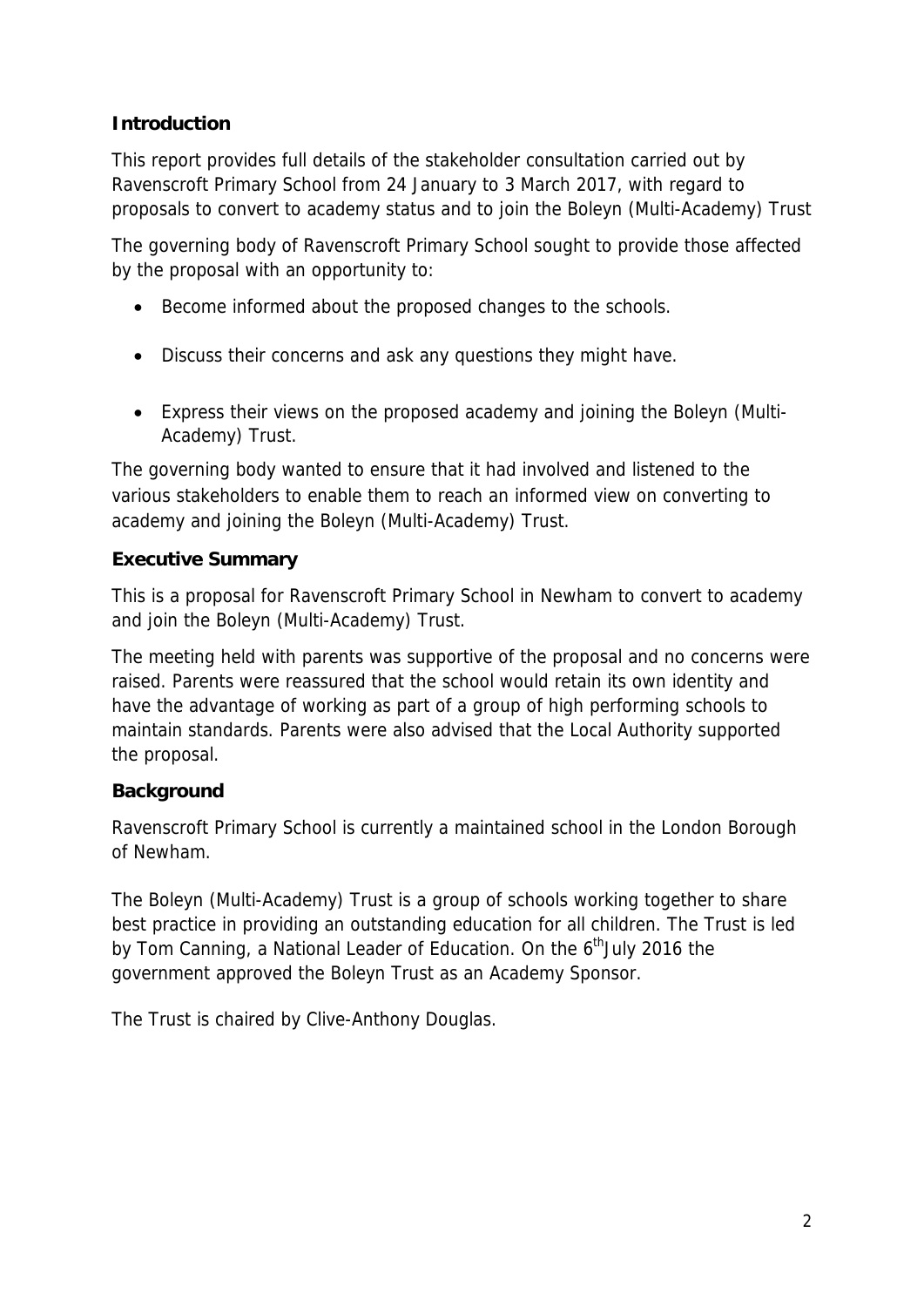There are currently there are two schools in the Trust, viz: Tollgate Primary and Cleves Primary. Both schools are 2 Form entry, co-educational Community Primary Schools with nursery provision. Both Schools are judged as 'Outstanding' by Ofsted.

The schools retain their individual character, serving their local community and are led by their own Head Teachers. Tollgate and Cleves have a joint local governing body.

The proposal is for Ravenscroft Primary School to convert to academy and join the Boleyn Trust. Ravenscroft Primary School with have a local governing body.

# **The Boleyn Federation Consultative methods employed.**

- Fact Sheet (appendix)- distributed by sending them home with the pupils. Fact sheets were also available at main school reception and copies were sent to all local schools
- A powerpoint presentation (appendix) at the public meeting
- Informal discussions and conversations with parents and members of the local community at the Dads' Coffee morning and with governors in the playground
- Text updates sent to parents regarding the public meeting and consultation arrangements

## **Meeting with Parents/Carers Ravenscroft Primary School**

| Venue               | Ravenscroft Primary School                                  |
|---------------------|-------------------------------------------------------------|
| Date & Time         | Monday 6 February 2017 at 5.30pm                            |
| Audience            | Parents and Carers of Ravenscroft Primary School            |
| School personnel    | Alison Sharp (Headteacher), Simon Bond (Deputy Headteacher) |
| Governing Body      | Louise Baker                                                |
| <b>Boleyn Trust</b> | Tom Canning (Chief Executive Officer)                       |
| Local Authority     | Jane Moon (Deputy Director)                                 |
| <b>Attendees</b>    | 7 parents (minutes appended)                                |

## **Other responses**

No other consultation responses have been received.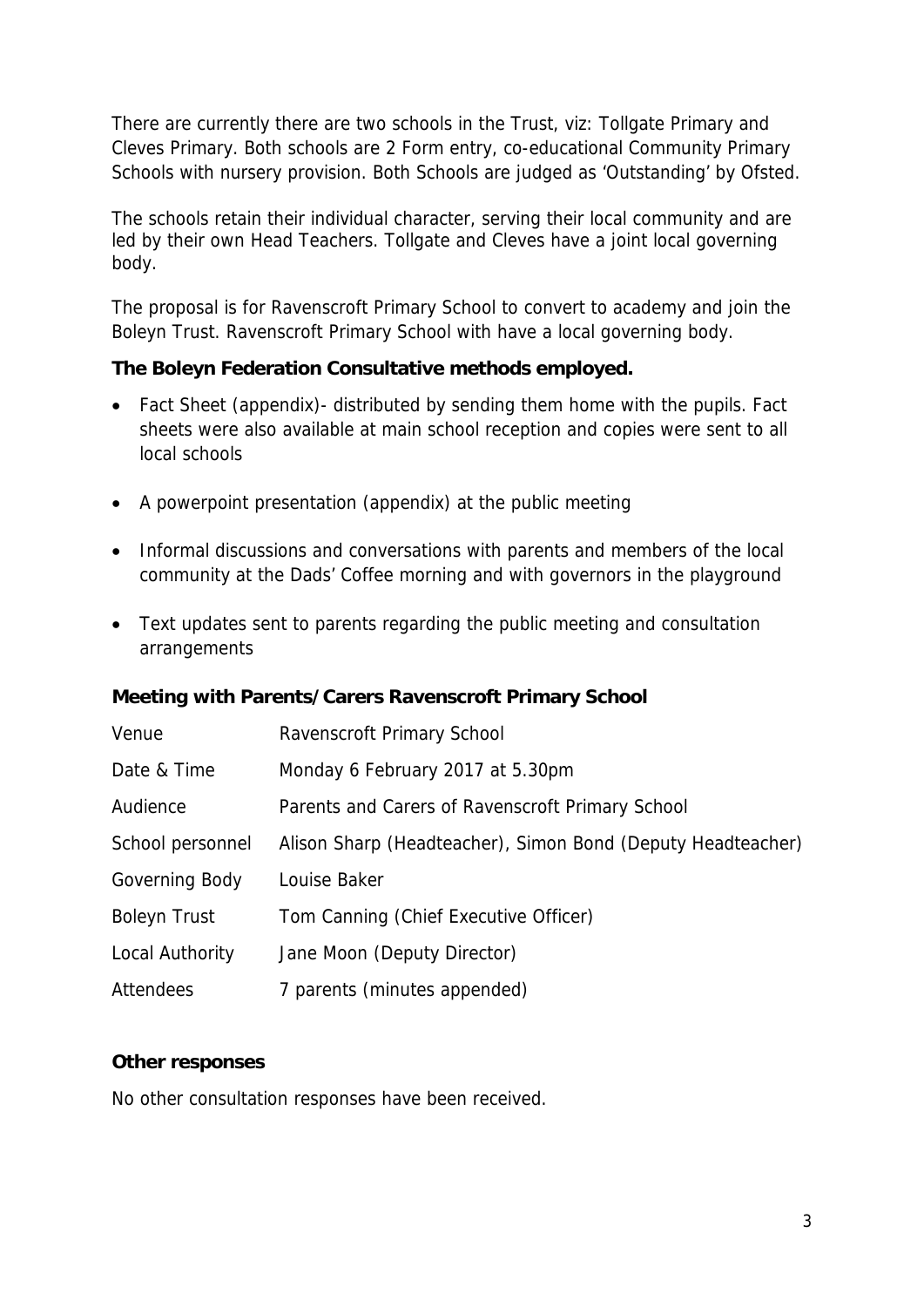

Parents and Carers are invited to an

# **Academy Consultation**

In respect of Ravenscroft Primary School joining the Boleyn Multi Academy Trust  $(MAT)$ 



#### **Date** Monday 6<sup>th</sup> February 2017

**Time**  $5.30$ pm – 6.30pm

#### **Venue Ravenscroft Primary School Carson Road** E164BD

If you require further information please do not hesitate to contact:

> Alison Sharp, Head Teacher info@ravenscroft.newham.sch.uk 020 7476 2454

### **What is an Academy?**

- Academies are independent of the Local Authority (LA), which means they have autonomy over the decisions they make and the education they deliver
- They are financed on the same basis as other state-funded schools (publicly funded by the DfF)
- They are inspected in the same way as statefunded schools by the Office for Standards in Education (OFSTED)
- They are a major part of the Government's plans for improving education
- They follow the same regulations as other state-funded schools
- They serve their communities in the same way as other state-funded schools
- $#$

# **What is an Academy Trust?**

An Academy Trust is a charitable company responsible for the running of an academy.

The Boleyn Trust is the overarching body that is responsible for the management of the academies within the Trust including the land and other assets. So far the Boleyn Trust includes Tollgate Primary School and Cleves Primary School.

It is responsible for ensuring that the curriculum, teaching and the care of pupils is of a high standard.

The Bolevn Trust will ensure that the schools within it work together to secure and maintain the highest outcomes for all of the pupils.

 $#$ 

# What are the aims of the Trust and the Schools?

- To enable the acquisition of skills, knowledge and understanding which will be of use to all future learning
- To promote, facilitate and enable the inclusion of children with disabilities and special educational needs
- To provide a safe, supportive and caring environment
- To provide a broad and balanced  $\blacksquare$ curriculum which is differentiated to match teaching to pupils' needs
- To reflect the diversity of the community we serve through strong and powerful community cohesion and with high parental involvement
- To develop lively and enquiring minds through encouraging children to question and discuss issues, in order to make informed decisions
- To create opportunities where children can  $\blacksquare$ develop a sense of awe and wonder#  $\pm$

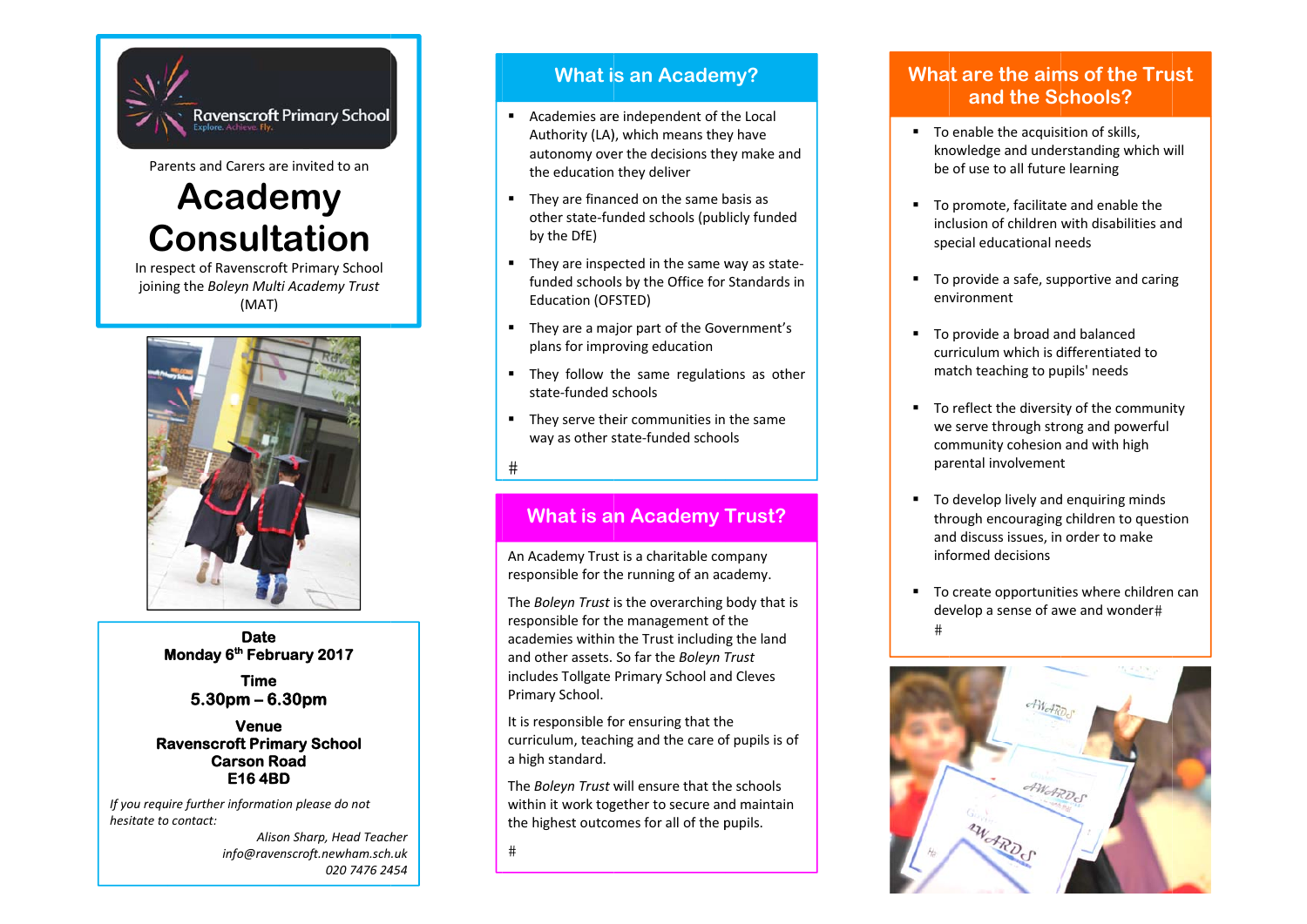## Why make these changes?

#### **Opportunities to:**

- Enable a strong provision to deliver excellent education
- Develop stronger partnerships
- Work with others
- Expand leadership experience for staff
- Extend provision for pupils and staff

#

## **What will these changes** mean?

#### **Greater control:**

- How the School is run
- How the School spends the monies allocated
- Freedom to evaluate curriculum content and how it is delivered to ensure pupils are fully prepared for national exams and future education
- Governance arrangements to best suit the academies and the Trust

#### **Part of a Multi-Academy Trust:**

- Develop existing partnerships
- Develop new partnerships
- Develop relationship with community
- Sharing of expertise
- $#$



## How will this affect the children's education?

- Wider Trust education expertise to support children across the Trust and the schools
- Create a living network of educational excellence
- Provide wider opportunities for leadership. staff and pupils education

#

 $#$ 



# What will remain the same?

- Continue the highest standards in teaching
- Outstanding qualities of leadership throughout the school and the Trust
- Appointment of excellent people to the staff
- Clear ethos of high expectations and excellent behaviour, promoting positive attitudes and moral understanding
- Total commitment to the emotional, social and intellectual well-being of children
- #

### What will remain the same?

#### **Admissions and inclusions:**

- No changes to admissions criteria
- Commitment to all children including those with special education needs and those with autistic spectrum disorders

#### School day and year

School start and finish times and term dates will remain the same

 $#$ 

## What are the next steps?

The Governing Body will look at the opinions of the staff and parents and make a final decision on conversion.

If conversion is agreed funding arrangements with the DfE will be finalised.

We will seek to maximise all opportunities that the proposed changes may present.

Regardless of the final decision educational progress remains at the forefront of the school's plans.

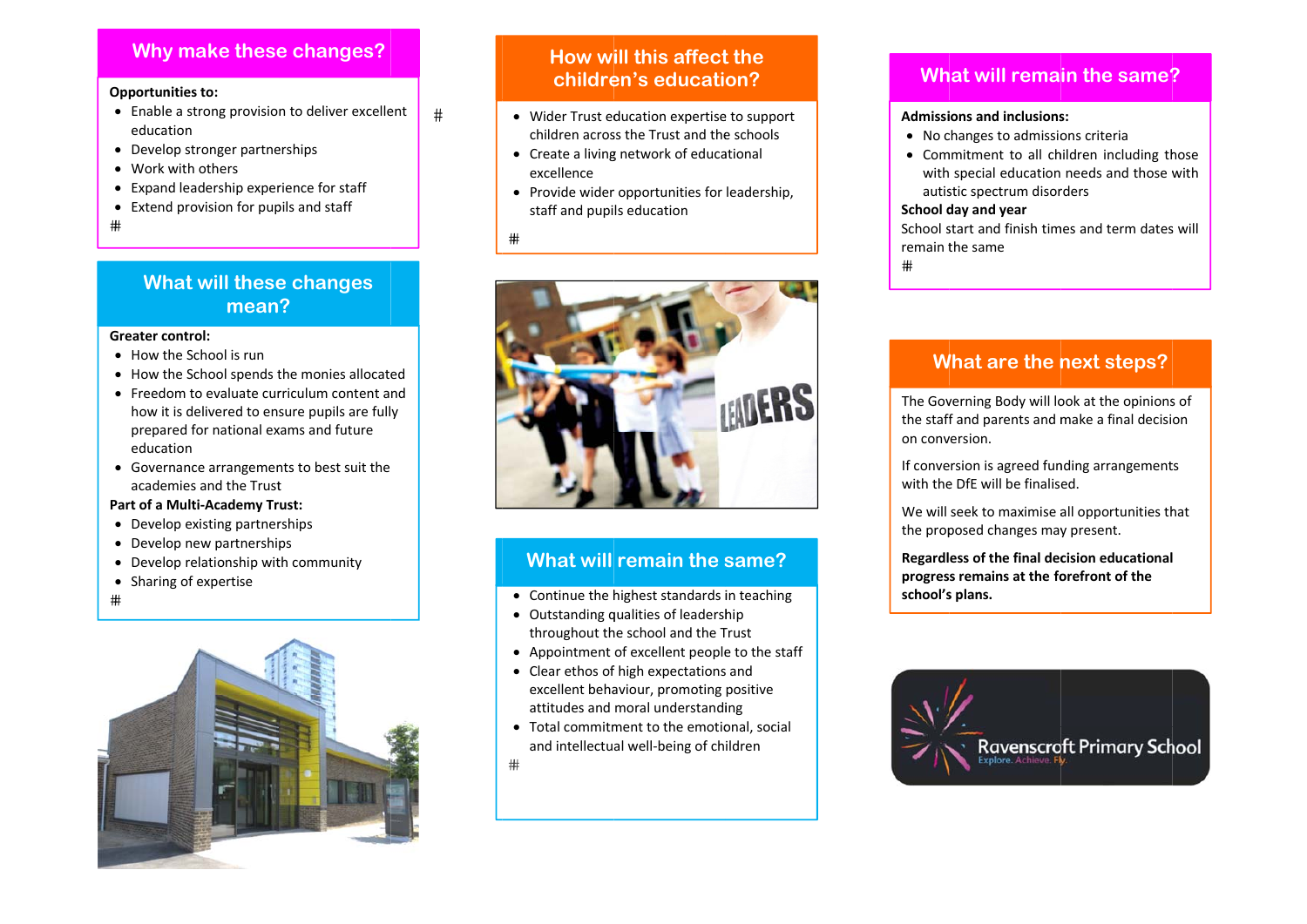

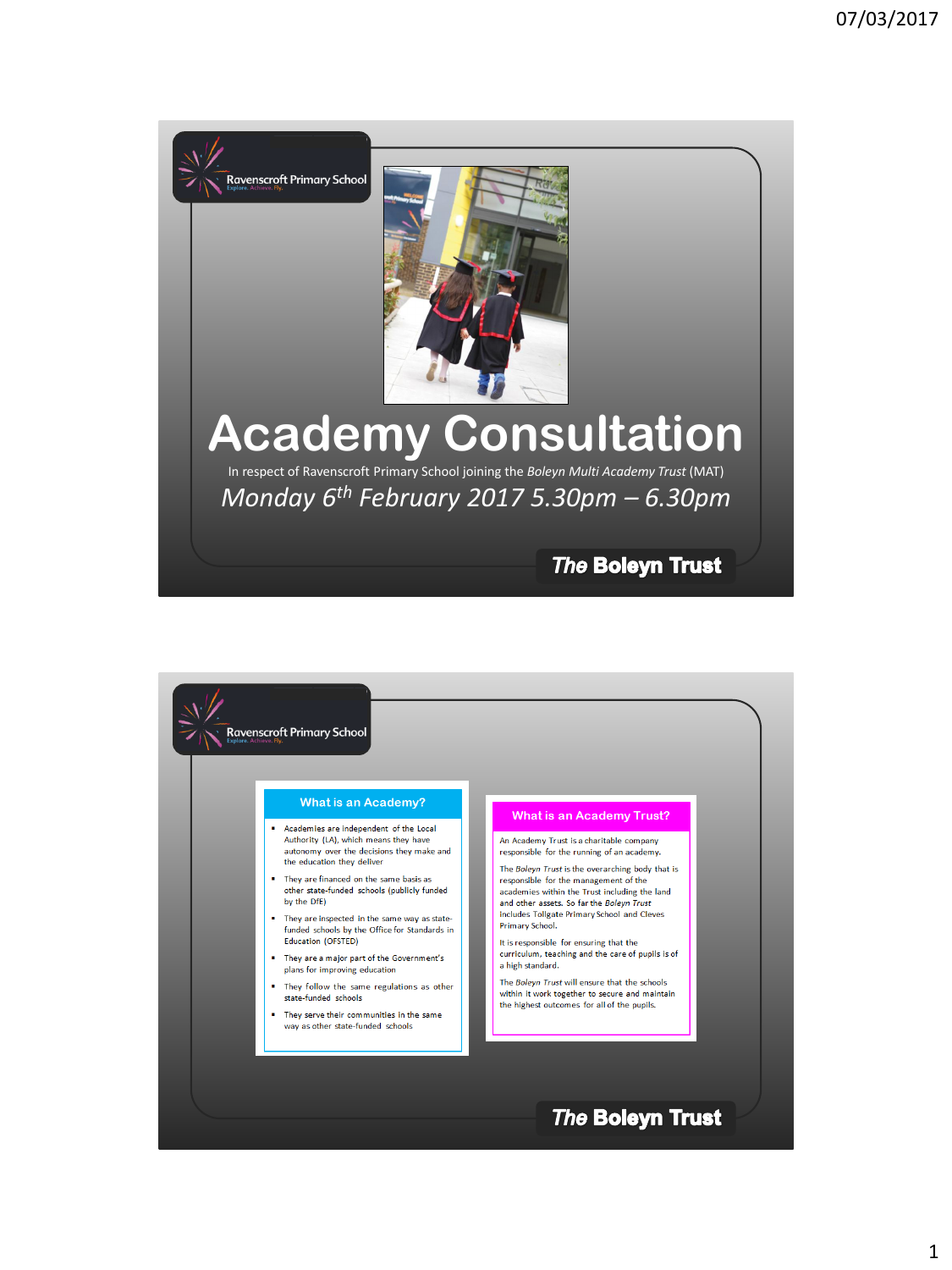

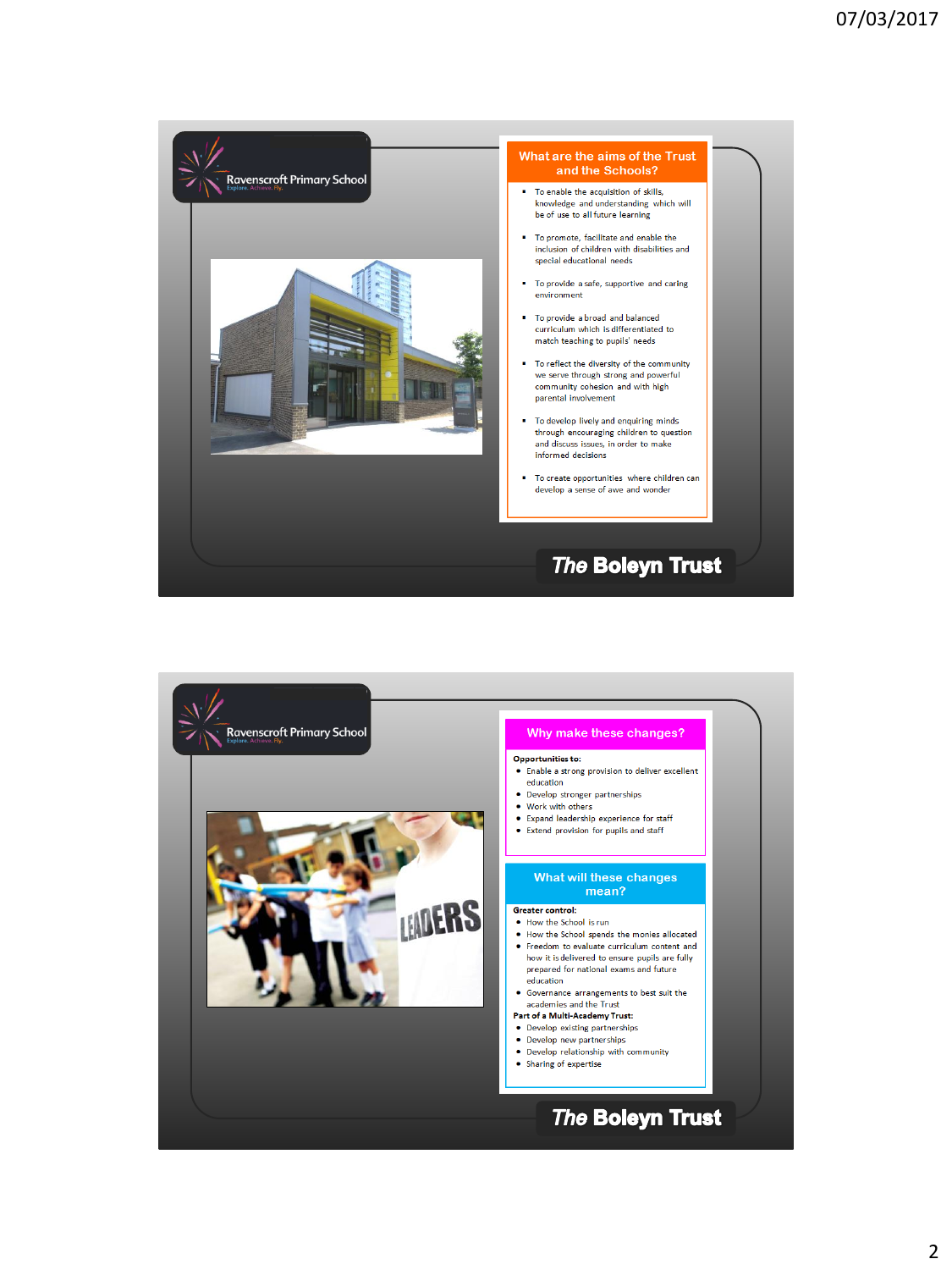



3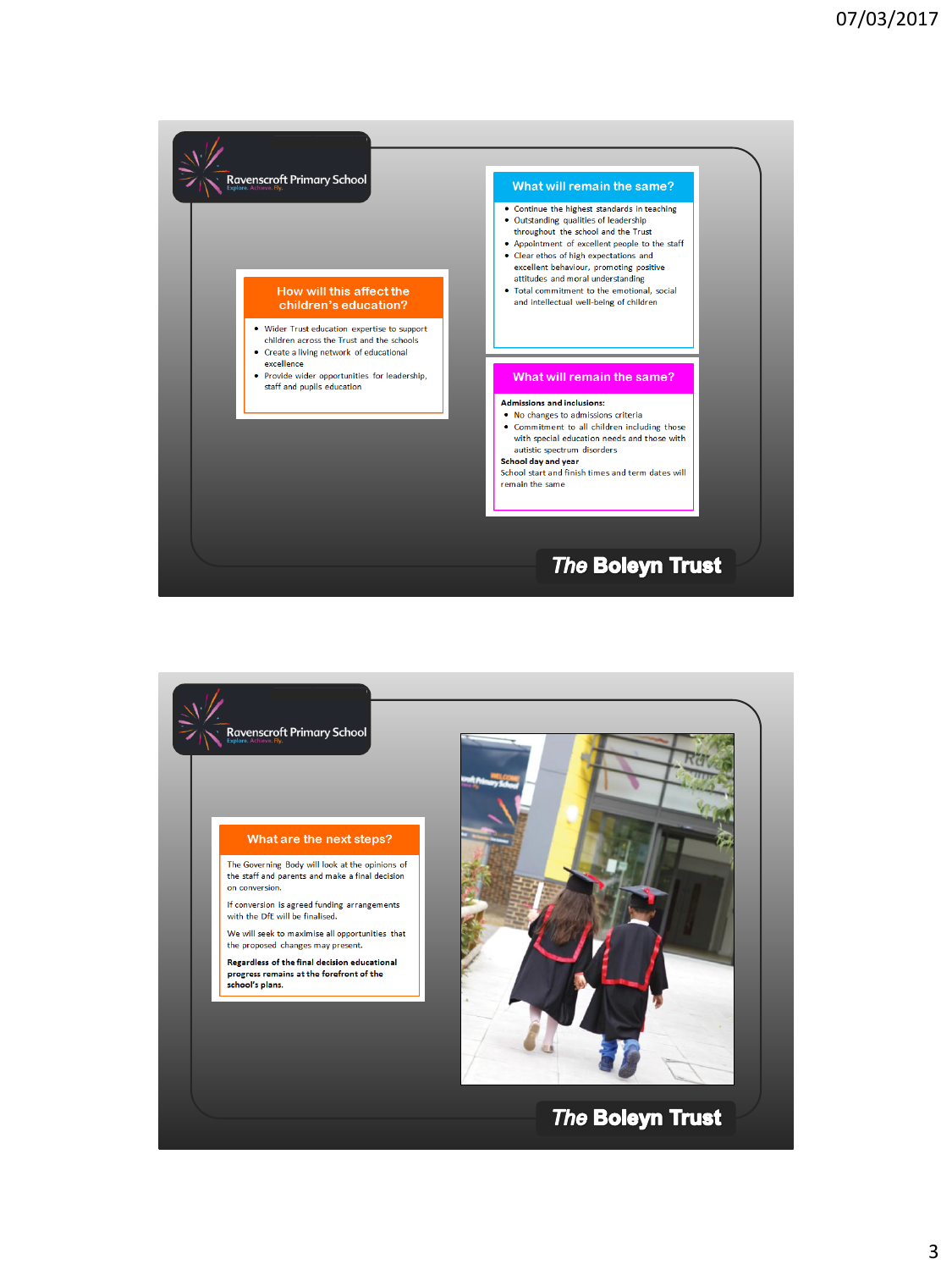## **RAVENSCROFT PRIMARY SCHOOL**

## **Public & Parent Academy Consultation meeting**

**Monday 6th February 2017 at 5.30pm** 

| <b>Present:</b>                     |  |
|-------------------------------------|--|
| Parents – 7                         |  |
| Alison Sharp (AS) - Head teacher    |  |
| Simon Bond – Deputy Head teacher    |  |
| Tom Canning (TC) – CEO Boleyn Trust |  |
| Jane Moon - LA representative       |  |
| Louise Baker - Governor             |  |
| <b>Margaret Patient – Clerk</b>     |  |

Alison Sharp welcomed all present and explained that the formal public consultation meeting forms part of the process that consults with staff and parents about the proposal for academy status. The consultation period continues until  $3<sup>rd</sup>$  March 2017 and the public and parents can forward their questions until that date.

Tom Canning, the Chief Executive Officer of the Boleyn Trust, was introduced and informed all present that joining a Multi Academy Trust (MAT) is about a group of schools coming together to grow, succeed and support each other. Previously the LA would provide support through a range of advisors and by providing a central teaching centre that was accessed by schools to meet their different needs. This type of support is no longer available as the national government message is one that promotes the academy agenda of schools working together. Now that schools are on their own, in terms of less LA support, it is very important to choose the right time to join an MAT. The benefits of joining a MAT bring schools closer together by sharing good practice, monitoring outcomes along with educational standards and financial support.

Ravenscroft is a high achieving school and it will retain its own identity with its own community providing education for its local children. No-one will be taking over the school, the Head Teacher remains the Head Teacher of Ravenscroft and acts in the best interest of the children.

Jane Moon, the LA representative, supported the Academy proposal based on schools strengthening their position with strategic planning. Over the last ten years the LA has supported schools less and by joining a developing academy trust the